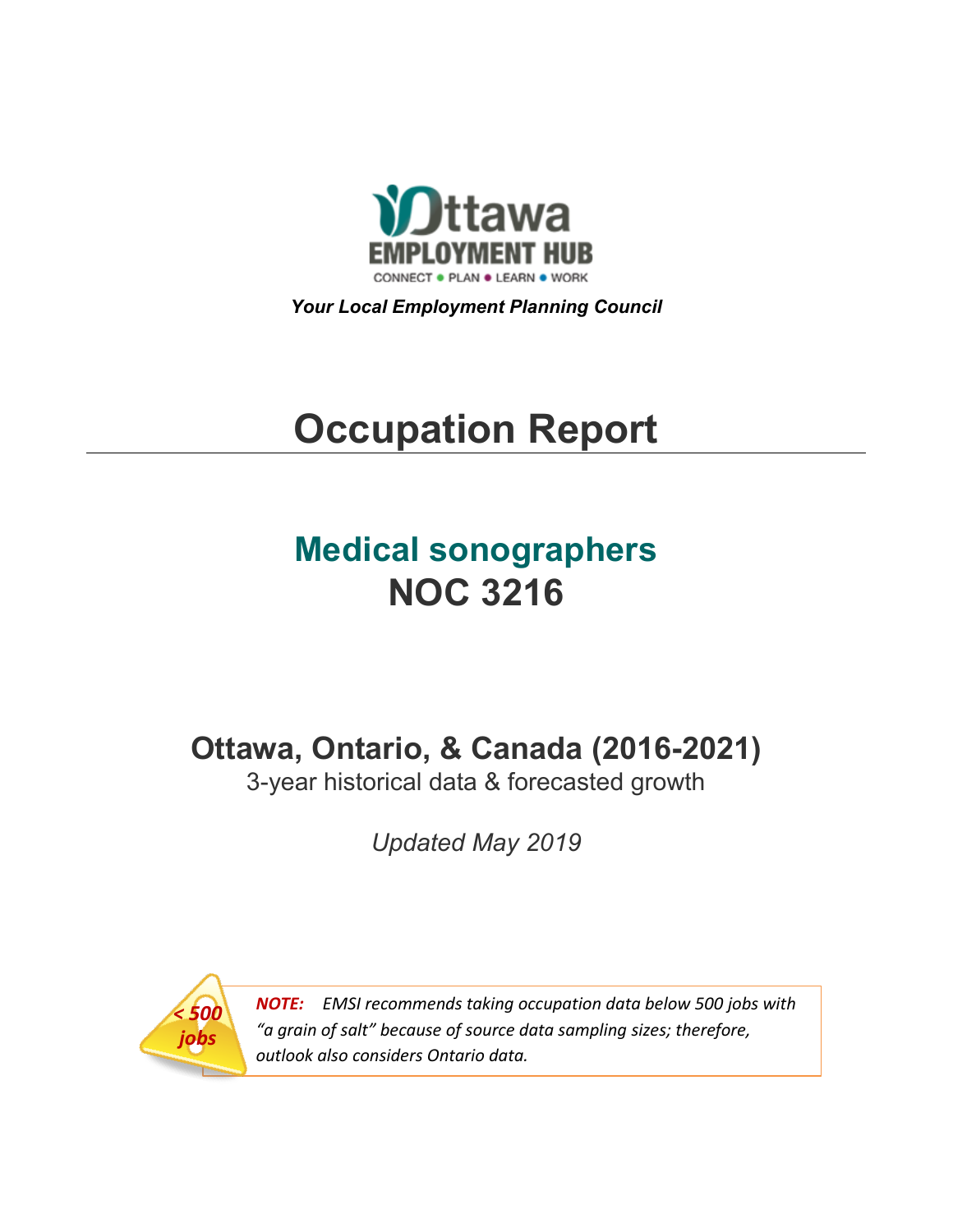

| <b>Medical sonographers</b> | <b>Ottawa Outlook</b>                                                         |
|-----------------------------|-------------------------------------------------------------------------------|
| <b>NOC 3216</b>             | Limited $\bigstar$ Fair $\bigstar \bigstar$ Good $\bigstar \bigstar \bigstar$ |
|                             |                                                                               |

*Based on past and forecasted growth.*

#### **A Local Snapshot**

- Employment in this occupation **increased in Ottawa from 2016 to 2018** (**1.9%**); it is forecast to **increase an additional 6.0%** over the next three years.
- **None** were **unemployed in Ottawa in 2016; 18 (8.3%)** of those in this occupation were **self-employed**.
- **Median hourly wage** for this occupation was **\$37.68**.
- **36.9%** of the 2018 jobs were in the **General medical and surgical hospitals** industry sector.
- Ottawa has a **higher share of this occupation** than the nation.
- **Provincially**, this occupation showed a decrease from 2016 to 2018 (**0.3%**); it is expected to decrease an additional **0.1%** over the next three years.
- *Canada Job Bank* forecasted **fair** employment potential for this occupation in Ottawa from 2018-2020.

#### **Overview**

| <b>Ottawa Jobs (2018)</b>          | <b>216</b> (8% self-employed = 18) |                      |      |  |
|------------------------------------|------------------------------------|----------------------|------|--|
| 2016 Ottawa Unemployment Rate      | $0.0\%$                            | Ontario              | 0.9% |  |
| Location Quotient to Nation (2018) | 1.56                               |                      |      |  |
| Change in Jobs (2016 - 2018)       | $1.9\%$                            | $(2018 - 2021)$ 6.0% |      |  |

*NOTE: Location quotient (LQ) is a way of quantifying how concentrated a particular occupation is in a region compared to the nation or province. A quotient of 1.00 means Ottawa has the same share of the occupation as the nation/province. A quotient higher than 1.00 means Ottawa has a greater share, and lower than 1.00 means Ottawa's share is lower than the average.*

## **OTTAWA | Percentile Earnings** *(not including self-employed)*



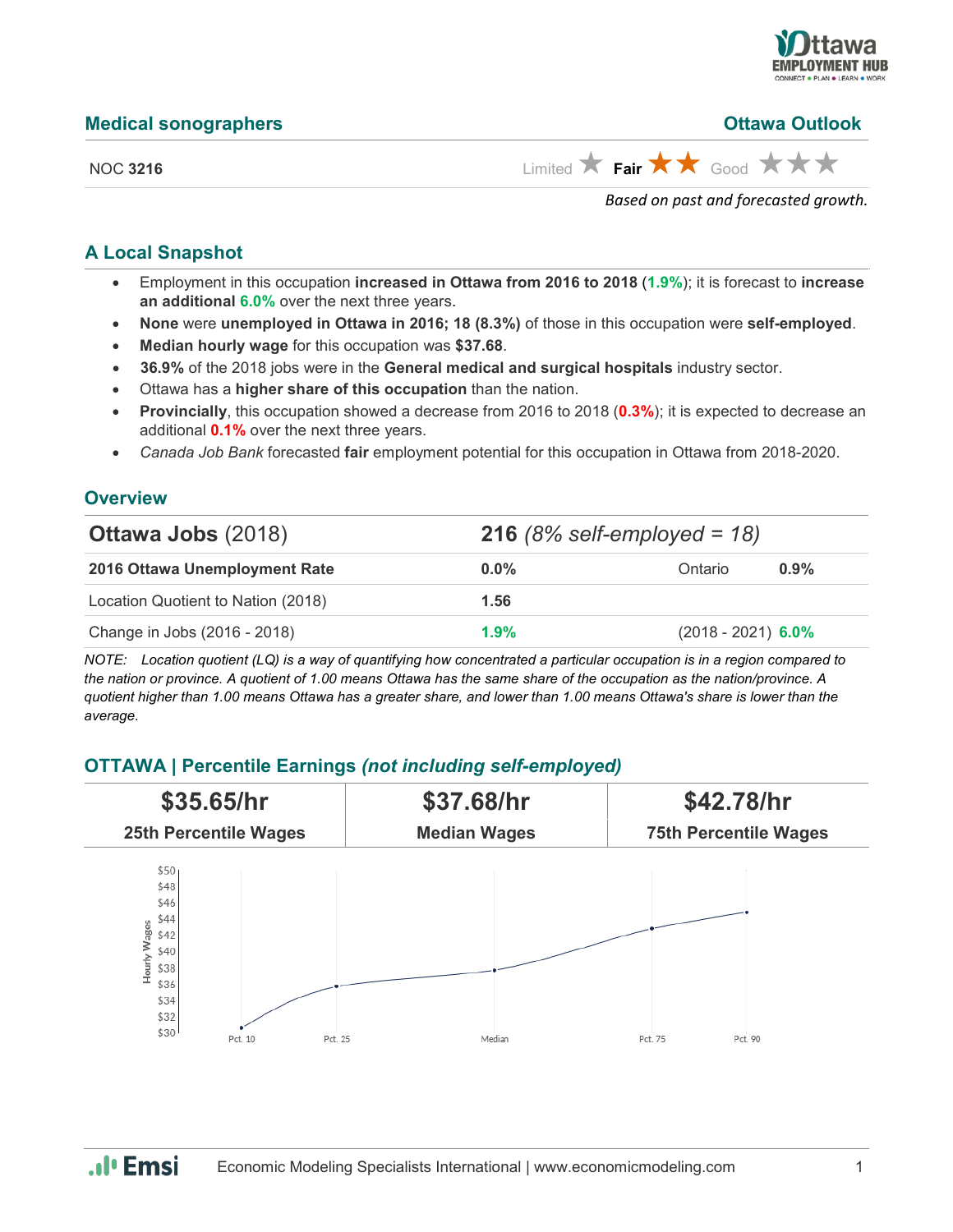

# **Ottawa | Growth**

| 212              | 229              |                    | 8.0%                 |
|------------------|------------------|--------------------|----------------------|
| <b>2016 Jobs</b> | <b>2021 Jobs</b> | Change (2016-2021) | % Change (2016-2021) |

# **Regional Trends**



|           | <b>Region</b> |               | <b>2016 Jobs</b> | <b>2021 Jobs</b> | Change | % Change |
|-----------|---------------|---------------|------------------|------------------|--------|----------|
| Ð         | Ottawa        |               | 212              | 229              | 17     | 8.0%     |
|           | Ontario       |               | 1,969            | 1,962            | $-7$   | $-0.4%$  |
|           | Canada        |               | 4,169            | 4,556            | 387    | 9.3%     |
|           |               | <b>Ottawa</b> |                  | <b>Ontario</b>   |        | Canada   |
| 2016 Jobs |               | 212           |                  | 1,969            |        | 4,169    |
| 2017 Jobs |               | 217           |                  | 1,946            |        | 4,285    |
| 2018 Jobs |               | 216           |                  | 1,963            |        | 4,336    |
| 2019 Jobs |               | 221           |                  | 1,958            |        | 4,410    |
| 2020 Jobs |               | 225           |                  | 1,960            |        | 4,487    |
| 2021 Jobs |               | 229           |                  | 1,962            |        | 4,556    |

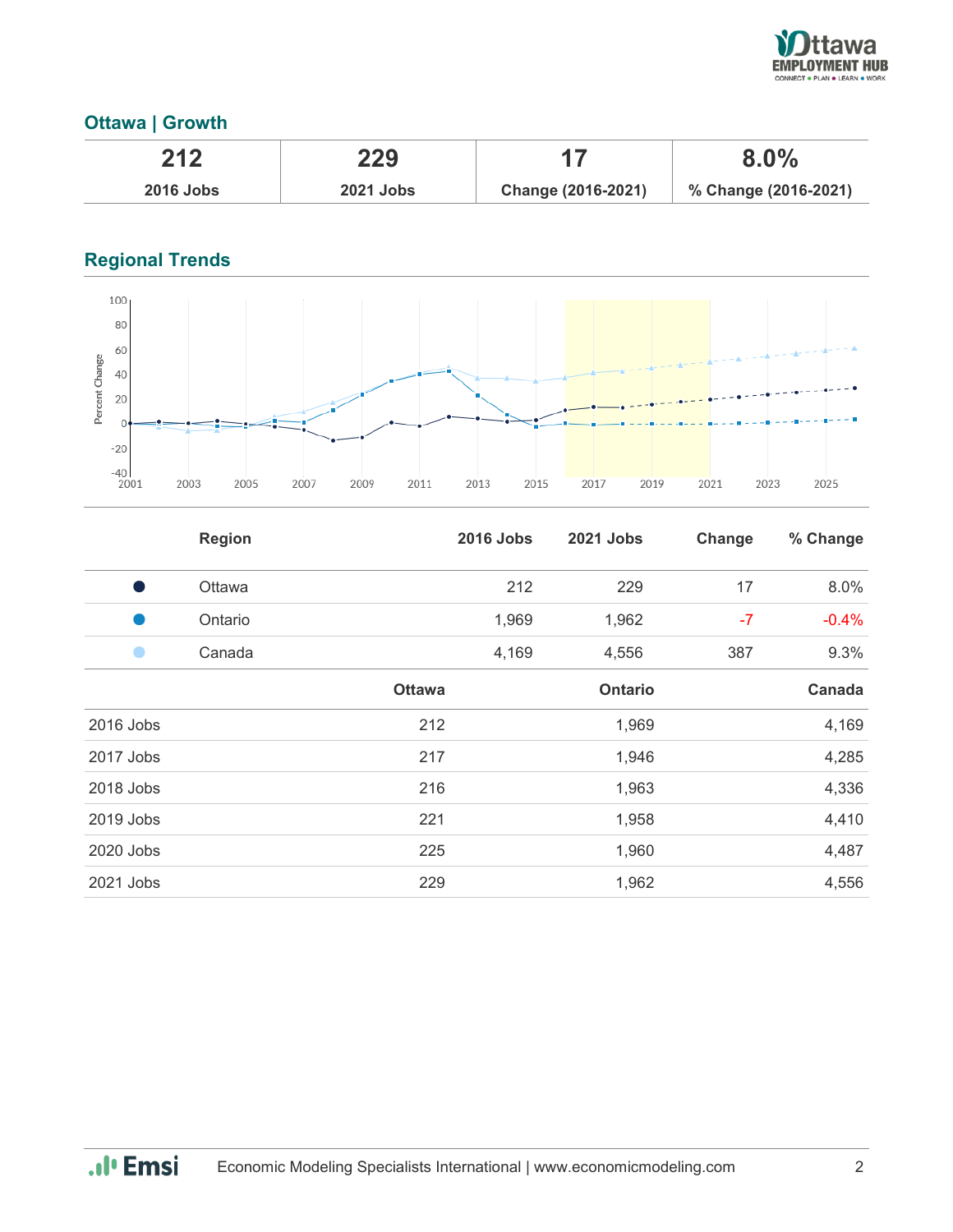

## **Ottawa | Industries Employing this Occupation**

| <b>Industry</b>                                              | Occupation<br>Jobs in<br><b>Industry</b><br>(2018) | $%$ of<br>Occupation<br>in Industry<br>(2018) | % of Total<br>Jobs in<br><b>Industry</b><br>(2018) |
|--------------------------------------------------------------|----------------------------------------------------|-----------------------------------------------|----------------------------------------------------|
| General medical and surgical hospitals                       | 80                                                 | 36.9%                                         | 0.5%                                               |
| Medical and diagnostic laboratories                          | 64                                                 | 29.5%                                         | 5.5%                                               |
| Offices of physicians                                        | 35                                                 | 16.2%                                         | 0.5%                                               |
| Specialty (except psychiatric and substance abuse) hospitals | 11                                                 | 5.3%                                          | 0.5%                                               |
| Offices of other health practitioners                        | 10                                                 | 3.7%                                          | $0.1\%$                                            |

*NOTE: Inverse staffing patterns provides a table of percentages that shows how regional occupations are divided up among regional industries. For example, an inverse staffing pattern for registered nurses may show that 70% of RNs are employed by hospitals, 10% by local government (i.e., public schools), 10% by nursing homes, and 10% by offices of physicians.*

#### **Educational programs and completions in Ottawa** *(public institutions only***)**

| Programs (2016) |                                                                     | 323<br><b>Completions (2016)</b> |  |
|-----------------|---------------------------------------------------------------------|----------------------------------|--|
|                 |                                                                     |                                  |  |
| 51.09           | Allied health diagnostic, intervention and<br>treatment professions | 167                              |  |
| 51.12           | Medicine (MD)                                                       | 156                              |  |

*NOTE: EMSI Analyst uses Statistics Canada's PSIS data to compile completions for postsecondary programs offered in Canada, classified by the 2016 CIP codes. 2016 data includes those who graduated in spring 2017.*

## **Job Postings by Month**



*NOTE: Based on newly published job postings first found between January 01, 2018 and December 31, 2018 AND location is Ottawa Census Sub-division, Vicinity Jobs.*